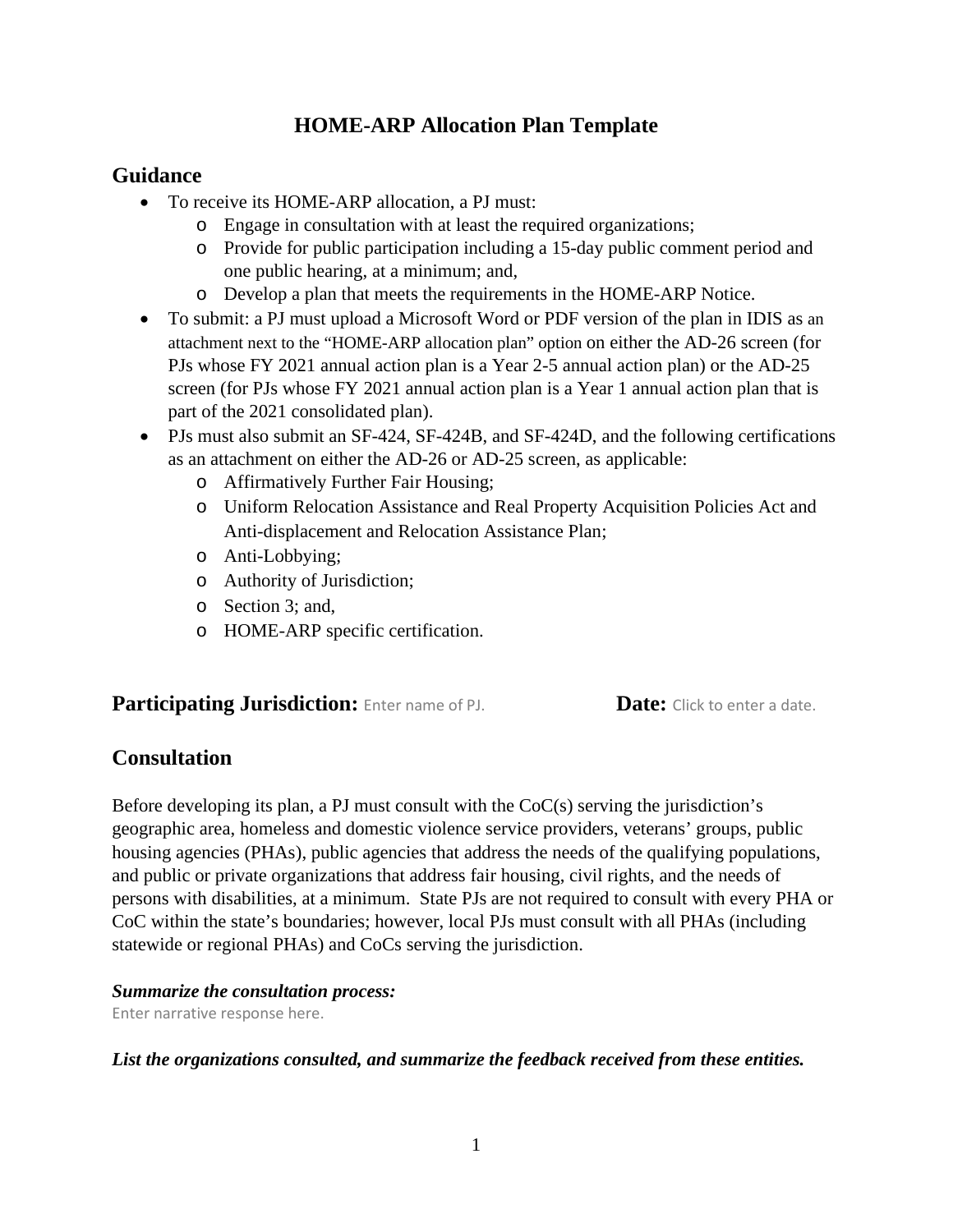| Agency/Org<br><b>Consulted</b> | <b>Type of</b><br>Agency/Org | <b>Method of</b><br><b>Consultation</b> | <b>Feedback</b> |
|--------------------------------|------------------------------|-----------------------------------------|-----------------|
| Agency Name.                   | Type of                      | Method of                               | Feedback.       |
|                                | Agency/Org.                  | Consultation.                           |                 |
| Agency Name.                   | Type of                      | Method of                               | Feedback.       |
|                                | Agency/Org.                  | Consultation.                           |                 |
| Agency Name.                   | Type of                      | Method of                               | Feedback.       |
|                                | Agency/Org.                  | Consultation.                           |                 |
| Agency Name.                   | Type of                      | Method of                               | Feedback.       |
|                                | Agency/Org.                  | Consultation.                           |                 |
| Agency Name.                   | Type of                      | Method of                               | Feedback.       |
|                                | Agency/Org.                  | Consultation.                           |                 |
| Agency Name.                   | Type of                      | Method of                               | Feedback.       |
|                                | Agency/Org.                  | Consultation.                           |                 |
| Agency Name.                   | Type of                      | Method of                               | Feedback.       |
|                                | Agency/Org.                  | Consultation.                           |                 |
| Agency Name.                   | Type of                      | Method of                               | Feedback.       |
|                                | Agency/Org.                  | Consultation.                           |                 |

If additional space is needed, insert image of table here:

# **Public Participation**

PJs must provide for and encourage citizen participation in the development of the HOME-ARP allocation plan. Before submission of the plan, PJs must provide residents with reasonable notice and an opportunity to comment on the proposed HOME-ARP allocation plan of **no less than 15 calendar days**. The PJ must follow its adopted requirements for "reasonable notice and an opportunity to comment" for plan amendments in its current citizen participation plan. In addition, PJs must hold **at least one public hearing** during the development of the HOME-ARP allocation plan and prior to submission.

For the purposes of HOME-ARP, PJs are required to make the following information available to the public:

- The amount of HOME-ARP the PJ will receive,
- The range of activities the PJ may undertake.

## *Describe the public participation process, including information about and the dates of the public comment period and public hearing(s) held during the development of the plan:*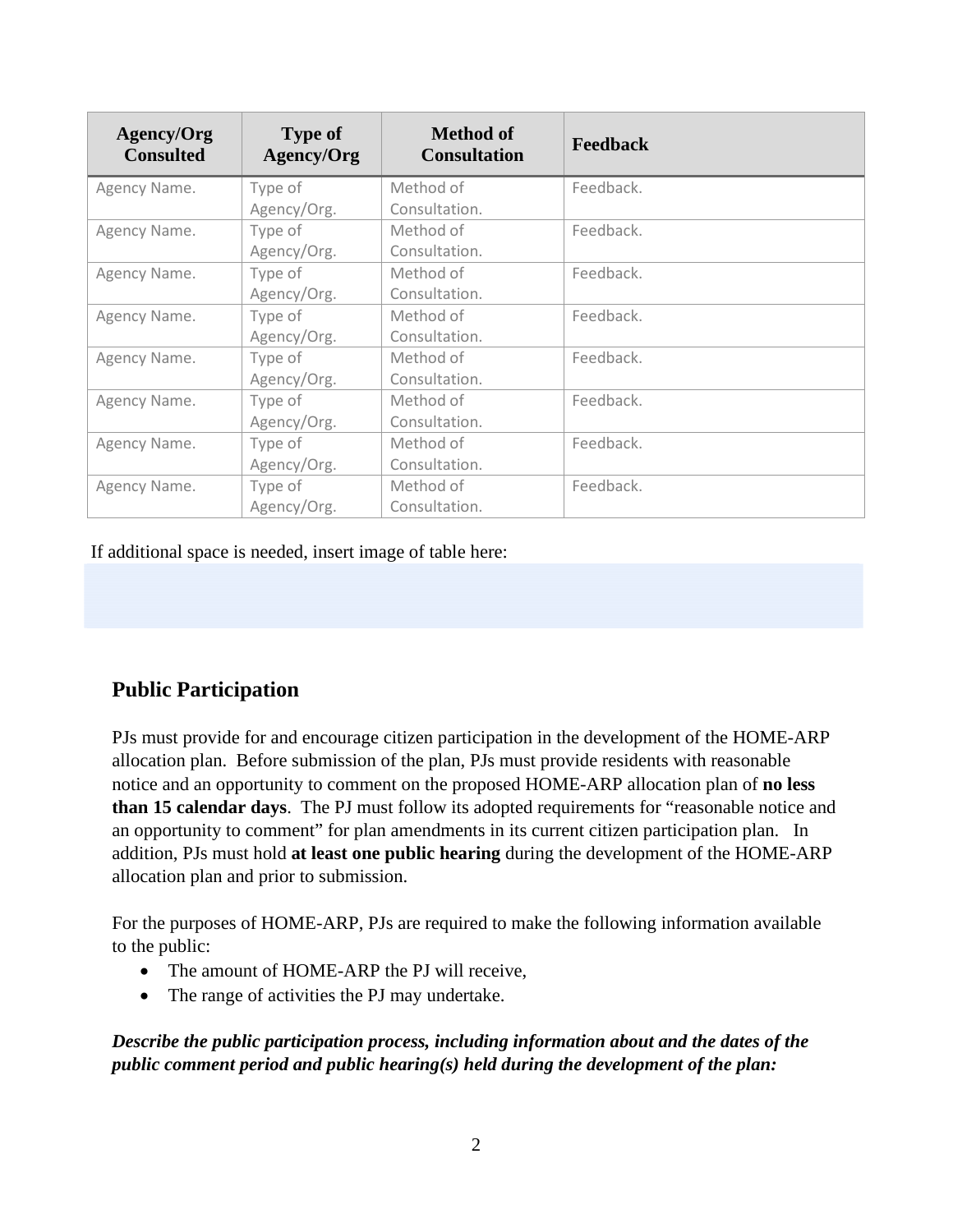- *Public comment period: start date -* Click or tap to enter a date. *end date -* Click or tap to enter a date.
- *Public hearing:* Click or tap to enter a date.

Enter narrative response here.

#### *Describe any efforts to broaden public participation:*

Enter narrative response here.

A PJ must consider any comments or views of residents received in writing, or orally at a public hearing, when preparing the HOME-ARP allocation plan.

#### *Summarize the comments and recommendations received through the public participation process:*

Enter narrative response here.

*Summarize any comments or recommendations not accepted and state the reasons why:* Enter narrative response here.

## **Needs Assessment and Gaps Analysis**

PJs must evaluate the size and demographic composition of qualifying populations within its boundaries and assess the unmet needs of those populations. In addition, a PJ must identify any gaps within its current shelter and housing inventory as well as the service delivery system. A PJ should use current data, including point in time count, housing inventory count, or other data available through CoCs, and consultations with service providers to quantify the individuals and families in the qualifying populations and their need for additional housing, shelter, or services. The PJ may use the optional tables provided below and/or attach additional data tables to this template.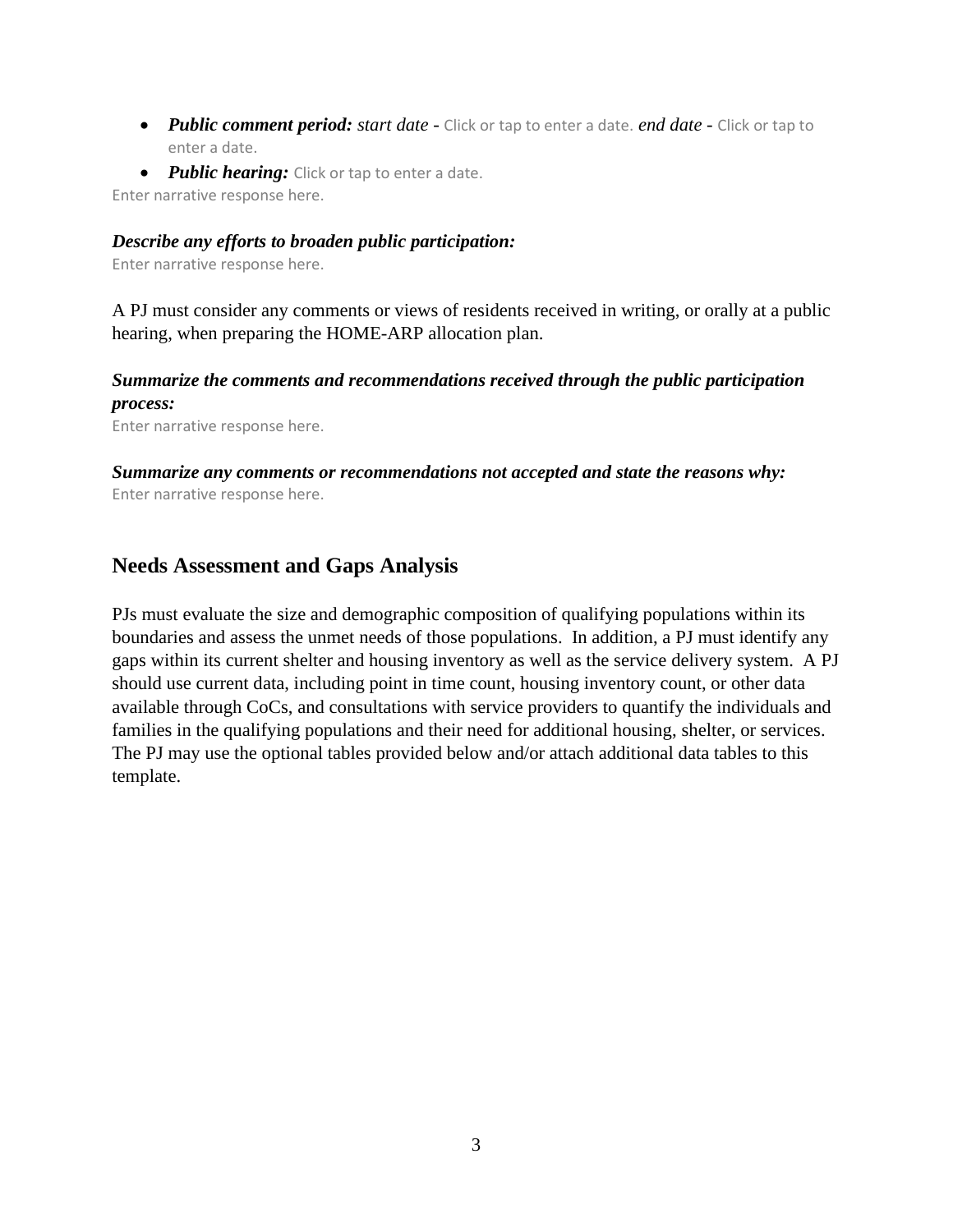| <b>Homeless</b>                    |                          |                 |                       |                    |                            |                             |                       |                     |                         |                       |                 |                       |               |
|------------------------------------|--------------------------|-----------------|-----------------------|--------------------|----------------------------|-----------------------------|-----------------------|---------------------|-------------------------|-----------------------|-----------------|-----------------------|---------------|
|                                    | <b>Current Inventory</b> |                 |                       |                    | <b>Homeless Population</b> |                             |                       | <b>Gap Analysis</b> |                         |                       |                 |                       |               |
|                                    |                          | Family          |                       | <b>Adults Only</b> | Vets                       | Family                      | Adult                 |                     | <b>Victims</b><br>of DV | Family                |                 | <b>Adults Only</b>    |               |
|                                    | $#$ of<br><b>Beds</b>    | $#$ of<br>Units | $#$ of<br><b>Beds</b> | # of<br>Units      | $#$ of<br><b>Beds</b>      | HH (at<br>least 1<br>child) | HH<br>(w/o)<br>child) | Vets                |                         | $#$ of<br><b>Beds</b> | $#$ of<br>Units | $#$ of<br><b>Beds</b> | # of<br>Units |
| Emergency<br>Shelter               | #                        | #               | $\#$                  | #                  | #                          |                             |                       |                     |                         |                       |                 |                       |               |
| Transitional<br>Housing            | #                        | #               | #                     | #                  | #                          |                             |                       |                     |                         |                       |                 |                       |               |
| Permanent<br>Supportive<br>Housing | $\#$                     | #               | #                     | #                  | #                          |                             |                       |                     |                         |                       |                 |                       |               |
| Other Permanent<br>Housing         |                          |                 |                       |                    |                            | #                           | #                     | #                   | #                       |                       |                 |                       |               |
| Sheltered<br>Homeless              |                          |                 |                       |                    |                            | #                           | #                     | #                   | #                       |                       |                 |                       |               |
| Unsheltered<br>Homeless            |                          |                 |                       |                    |                            | #                           | #                     | #                   | #                       |                       |                 |                       |               |
| <b>Current Gap</b>                 |                          |                 |                       |                    |                            |                             |                       |                     |                         | #                     | #               | #                     | #             |

#### **OPTIONAL Homeless Needs Inventory and Gap Analysis Table**

**Suggested Data Sources:** 1. Point in Time Count (PIT); 2. Continuum of Care Housing Inventory Count (HIC); 3. Consultation

#### **OPTIONAL Housing Needs Inventory and Gap Analysis Table**

| <b>Non-Homeless</b>                                                                       |                          |                      |                     |  |  |  |  |
|-------------------------------------------------------------------------------------------|--------------------------|----------------------|---------------------|--|--|--|--|
|                                                                                           | <b>Current Inventory</b> | <b>Level of Need</b> | <b>Gap Analysis</b> |  |  |  |  |
|                                                                                           | # of Units               | # of Households      | # of Households     |  |  |  |  |
| <b>Total Rental Units</b>                                                                 | #                        |                      |                     |  |  |  |  |
| Rental Units Affordable to HH at 30%<br>AMI (At-Risk of Homelessness)                     | #                        |                      |                     |  |  |  |  |
| Rental Units Affordable to HH at 50%<br><b>AMI</b> (Other Populations)                    | #                        |                      |                     |  |  |  |  |
| 0%-30% AMI Renter HH w/ 1 or more<br>severe housing problems<br>(At-Risk of Homelessness) |                          | #                    |                     |  |  |  |  |
| 30%-50% AMI Renter HH w/ 1 or more<br>severe housing problems<br>(Other Populations)      |                          | #                    |                     |  |  |  |  |
| <b>Current Gaps</b>                                                                       |                          |                      | #                   |  |  |  |  |

**Suggested Data Sources:** 1. American Community Survey (ACS); 2. Comprehensive Housing Affordability Strategy (CHAS)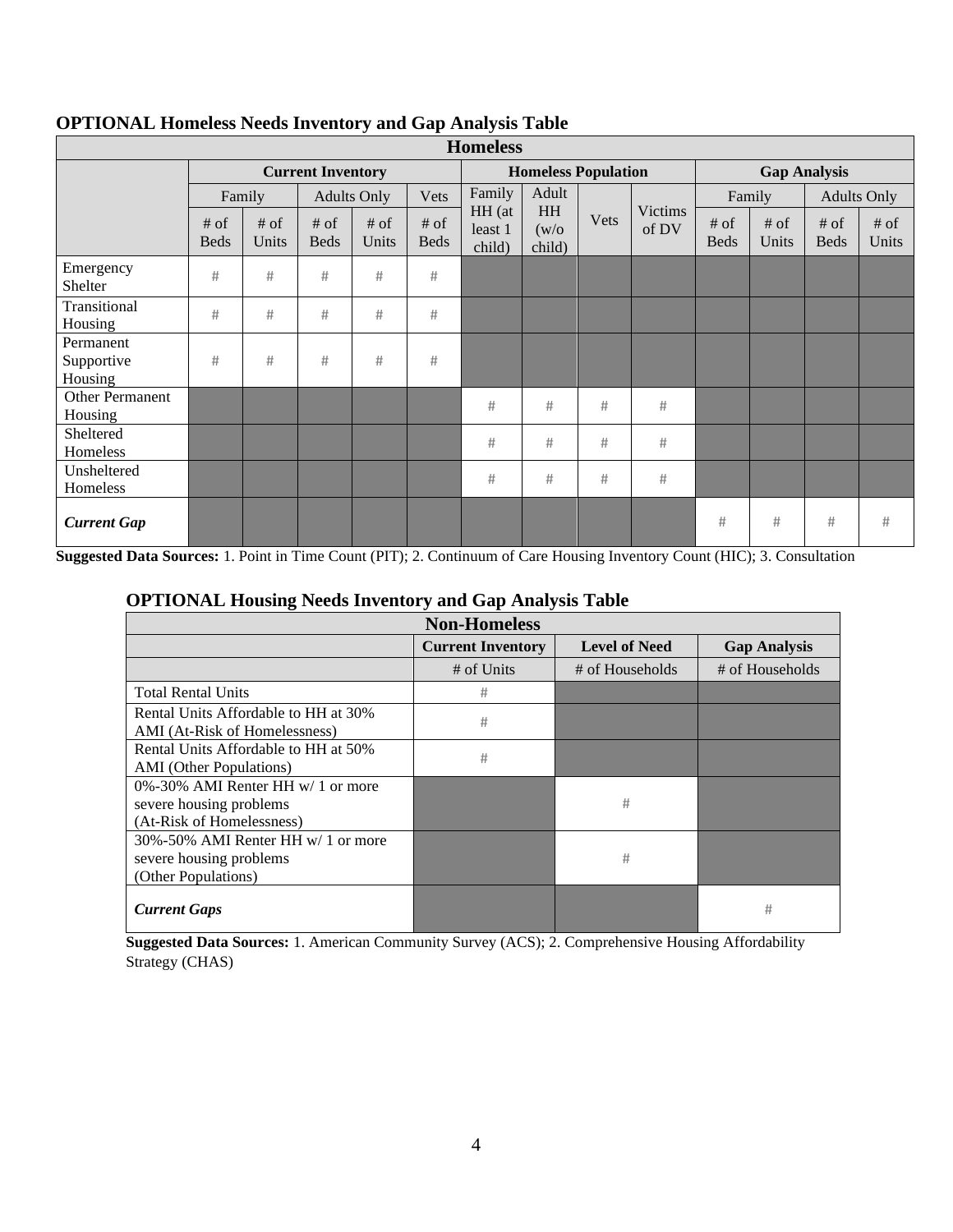## *Describe the size and demographic composition of qualifying populations within the PJ's boundaries:*

Enter narrative response here.

#### *Describe the unmet housing and service needs of qualifying populations, including but not limited to:*

- *Sheltered and unsheltered homeless populations;*
- *Those currently housed populations at risk of homelessness;*
- *Other families requiring services or housing assistance or to prevent homelessness; and,*
- *Those at greatest risk of housing instability or in unstable housing situations:*

Enter narrative response here.

*Identify and consider the current resources available to assist qualifying populations, including congregate and non-congregate shelter units, supportive services, TBRA, and affordable and permanent supportive rental housing:*

Enter narrative response here.

*Identify any gaps within the current shelter and housing inventory as well as the service delivery system:*

Enter narrative response here.

## *Identify the characteristics of housing associated with instability and an increased risk of homelessness if the PJ will include such conditions in its definition of "other populations" as established in the HOME-ARP Notice:*

Enter narrative response here.

#### *Identify priority needs for qualifying populations:*

Enter narrative response here.

*Explain how the level of need and gaps in its shelter and housing inventory and service delivery systems based on the data presented in the plan were determined:* Enter narrative response here.

## **HOME-ARP Activities**

*Describe the method for soliciting applications for funding and/or selecting developers, service providers, subrecipients and/or contractors and whether the PJ will administer eligible activities directly:*

Enter narrative response here.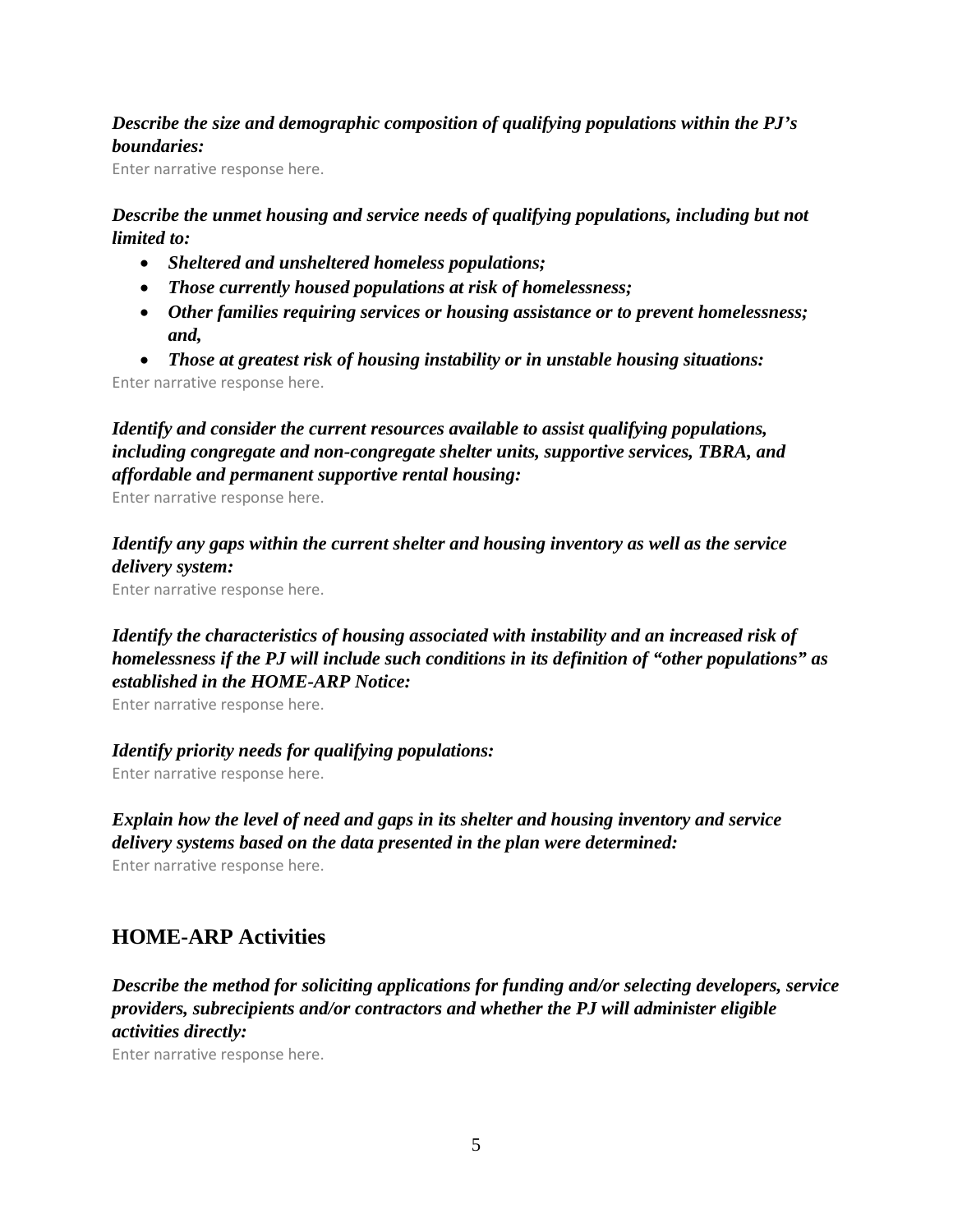*If any portion of the PJ's HOME-ARP administrative funds were provided to a subrecipient or contractor prior to HUD's acceptance of the HOME-ARP allocation plan because the subrecipient or contractor is responsible for the administration of the PJ's entire HOME-ARP grant, identify the subrecipient or contractor and describe its role and responsibilities in administering all of the PJ's HOME-ARP program:*

Enter narrative response here.

PJs must indicate the amount of HOME-ARP funding that is planned for each eligible HOME-ARP activity type and demonstrate that any planned funding for nonprofit organization operating assistance, nonprofit capacity building, and administrative costs is within HOME-ARP limits. The following table may be used to meet this requirement.

|                                                                   | <b>Funding Amount</b> | Percent of the<br>Grant | <b>Statutory</b><br>Limit |
|-------------------------------------------------------------------|-----------------------|-------------------------|---------------------------|
| <b>Supportive Services</b>                                        | \$#                   |                         |                           |
| Acquisition and Development of Non-<br><b>Congregate Shelters</b> | $$$ #                 |                         |                           |
| <b>Tenant Based Rental Assistance (TBRA)</b>                      | \$#                   |                         |                           |
| Development of Affordable Rental Housing                          | \$#                   |                         |                           |
| Non-Profit Operating                                              | \$#                   | # $%$                   | 5%                        |
| Non-Profit Capacity Building                                      | \$#                   | # $%$                   | 5%                        |
| <b>Administration and Planning</b>                                | \$#                   | # $%$                   | 15%                       |
| <b>Total HOME ARP Allocation</b>                                  | \$#                   |                         |                           |

#### **Use of HOME-ARP Funding**

#### *Additional narrative, if applicable:*

Enter narrative response here.

#### *Describe how the characteristics of the shelter and housing inventory, service delivery system, and the needs identified in the gap analysis provided a rationale for the plan to fund eligible activities:*

Enter narrative response here.

## **HOME-ARP Production Housing Goals**

*Estimate the number of affordable rental housing units for qualifying populations that the PJ will produce or support with its HOME-ARP allocation:* 

Enter narrative response here.

*Describe the specific affordable rental housing production goal that the PJ hopes to achieve and describe how it will address the PJ's priority needs:*

Enter narrative response here.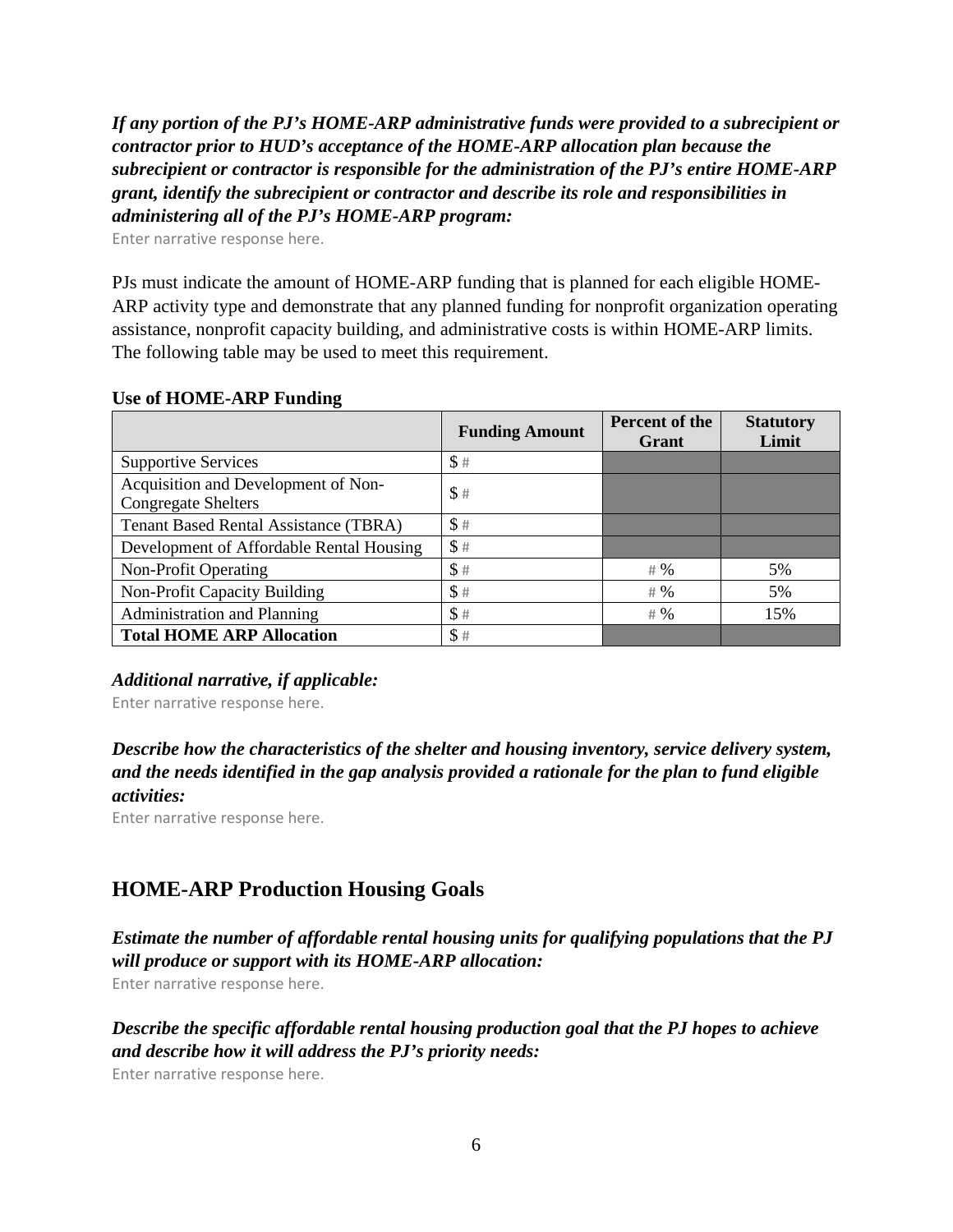## **Preferences**

*Identify whether the PJ intends to give preference to one or more qualifying populations or a subpopulation within one or more qualifying populations for any eligible activity or project:*

• Preferences cannot violate any applicable fair housing, civil rights, and nondiscrimination requirements, including but not limited to those requirements listed in 24 CFR 5.105(a).

• PJs are not required to describe specific projects to which the preferences will apply. Enter narrative response here.

*If a preference was identified, explain how the use of a preference or method of prioritization will address the unmet need or gap in benefits and services received by individuals and families in the qualifying population or category of qualifying population, consistent with the PJ's needs assessment and gap analysis:*

Enter narrative response here.

*If a preference was identified, describe how the PJ will use HOME-ARP funds to address the unmet needs or gaps in benefits and services of the other qualifying populations that are not included in the preference:*

Enter narrative response here.

# **HOME-ARP Refinancing Guidelines**

If the PJ intends to use HOME-ARP funds to refinance existing debt secured by multifamily rental housing that is being rehabilitated with HOME-ARP funds, the PJ must state its HOME-ARP refinancing guidelines in accordance with [24 CFR 92.206\(b\).](https://www.ecfr.gov/cgi-bin/text-idx?SID=273620a3dcadf1c5e247ef949a4fd87c&mc=true&node=se24.1.92_1206&rgn=div8) The guidelines must describe the conditions under with the PJ will refinance existing debt for a HOME-ARP rental project, including:

• *Establish a minimum level of rehabilitation per unit or a required ratio between rehabilitation and refinancing to demonstrate that rehabilitation of HOME-ARP rental housing is the primary eligible activity* 

Enter narrative response here.

• *Require a review of management practices to demonstrate that disinvestment in the property has not occurred; that the long-term needs of the project can be met; and that the feasibility of serving qualified populations for the minimum compliance period can be demonstrated.*

Enter narrative response here.

• *State whether the new investment is being made to maintain current affordable units, create additional affordable units, or both.*